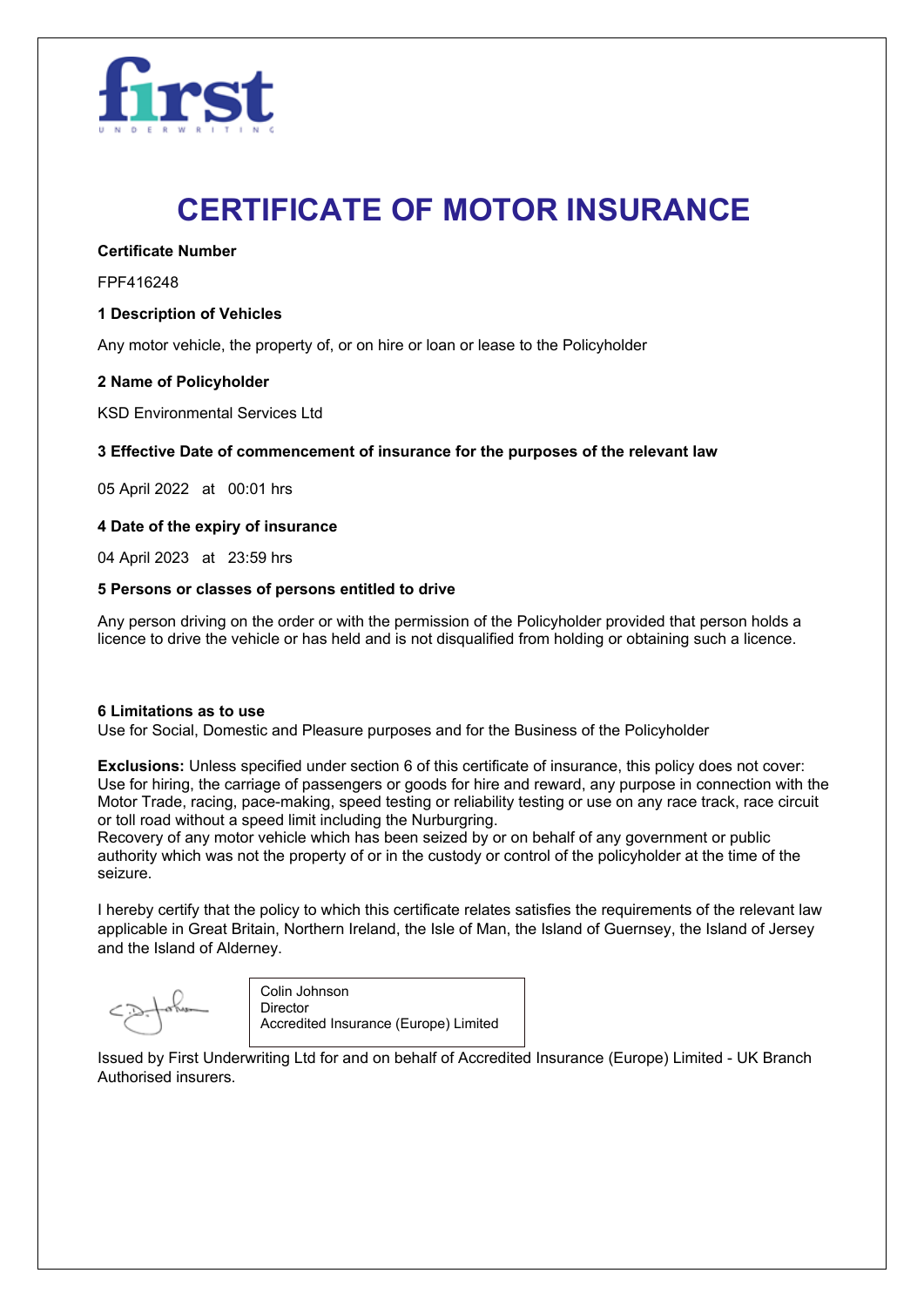

The insurance evidenced by this Certificate of Motor Insurance extends to include the compulsory motor insurance requirements of a) any other member country of the European Union;

b) Andorra, Iceland, Liechtenstein, Norway, Serbia and Switzerland.

La police à laquelle ce certificat d'assurance automobile est applicable, inclut également les exigences obligatoires en matière d'assurance automobile a) des autres pays membres de la Union Européenne;

b) Andorre, I 'Islande, le Liechtenstein, la Norvège, la Serbie et la Suisse.

Die Police, auf welche sich dieser Kraftfahrzeugversicherungsschein bezieht, deckt ebenfalls die Anforderungen der obligatorischen Kraftfahrzeugversicherung a) aller anderen Mitgliedsstaaten der Europaeischen Union; b) Andorra, Islandia, Liechtenstein, Norwegen, Serbien und der Schweiz.

La polizza comprovata dal presente certificato di Assicurazione Automobilistica si estende ad includere l'assicurazione auotmobilistica obbligatoria:

a) di qualsiasi altro paese membro della Unione Europea;

b) Andorra, Islanda, Liechtenstein, Norvegia, Serbia e Svizzera.

La póliza aplicable a este Certificado de Seguro de Automóvil se extiende para incluir los requerimientos de seguro de automóvil obligatorios en:

a) Cualquier otro país miembro de la Union Europea;

b) Andorra, Islandia, Liechtenstein, Noruega, Serbia y Suiza.

Advice to third parties: Nothing contained in this Certificate affects your right as a third party to make a claim.

**IMPORTANT: FOR THE FULL DETAILS OF YOUR INSURANCE, PLEASE READ THE CERTIFICATE OF MOTOR INSURANCE, THE SCHEDULE AND DOCUMENT OF INSURANCE AS ONE DOCUMENT**

Important - if you have an accident, please report all accidents to us immediately on 0333 305 8120 so **we can tell you what to do next and help resolve any claim.**

Cover has been issued & arranged by First Underwriting Ltd under authority granted by Accredited Insurance (Europe) Limited - UK Branch who are authorised and regulated by the Malta Financial Services Authority. First Underwriting Limited is authorised and regulated by the Financial Conduct Authority under FRN 624585.

## **CERTIFICATE OF MOTOR INSURANCE**

**Certificate Number**

FPF416248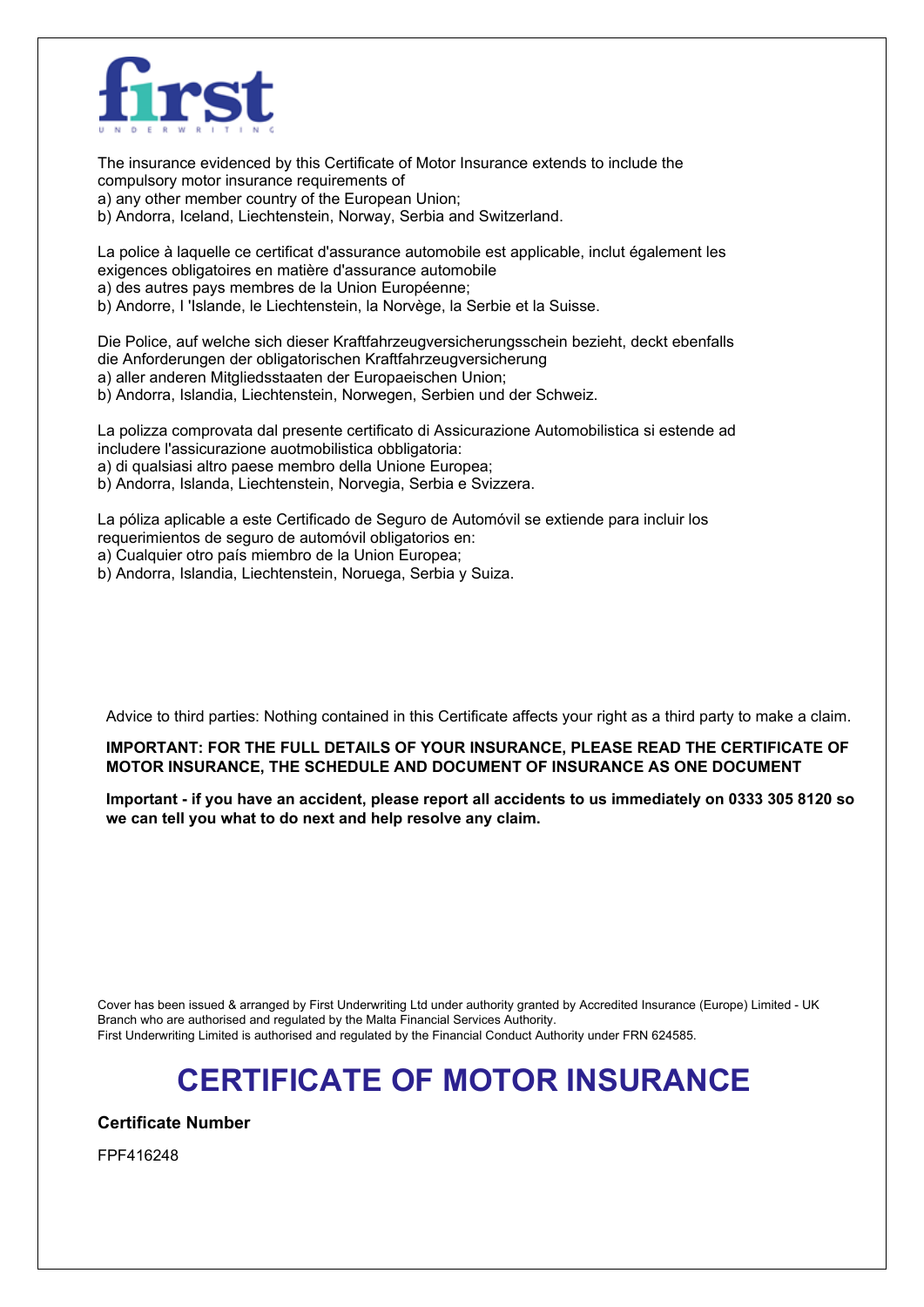

Any motor vehicle, the property of, or on hire or loan or lease to the Policyholder

## **2 Name of Policyholder**

KSD Environmental Services Ltd

## **3 Effective Date of commencement of insurance for the purposes of the relevant law**

05 April 2022 at 00:01 hrs

## **4 Date of the expiry of insurance**

04 April 2023 at 23:59 hrs

### **5 Persons or classes of persons entitled to drive**

Any person driving on the order or with the permission of the Policyholder provided that person holds a licence to drive the vehicle or has held and is not disqualified from holding or obtaining such a licence.

### **6 Limitations as to use**

Use for Social, Domestic and Pleasure purposes and for the Business of the Policyholder

**Exclusions:** Unless specified under section 6 of this certificate of insurance, this policy does not cover: Use for hiring, for the carriage of passengers for hire and reward, any purpose in connection with the Motor Trade, racing, pace-making, speed testing or reliability testing or use on any race track, race circuit or toll road without a speed limit including the Nurburgring.

Recovery of any motor vehicle which has been seized by or on behalf of any government or public authority which was not the property of or in the custody or control of the policyholder at the time of the seizure.

I hereby certify that the policy to which this certificate relates satisfies the requirements of the relevant law applicable in Great Britain, Northern Ireland, the Isle of Man, the Island of Guernsey, the Island of Jersey and the Island of Alderney.

Colin Johnson Director Accredited Insurance (Europe) Limited

Issued by First Underwriting Ltd for and on behalf of Accredited Insurance (Europe) Limited - UK Branch Authorised insurers.

The insurance evidenced by this Certificate of Motor Insurance extends to include the compulsory motor insurance requirements of

a) any other member country of the European Union;

b) Andorra, Iceland, Liechtenstein, Norway, Serbia and Switzerland.

La police à laquelle ce certificat d'assurance automobile est applicable, inclut également les exigences obligatoires en matière d'assurance automobile

a) des autres pays membres de la Union Européenne;

b) Andorre, I 'Islande, le Liechtenstein, la Norvège, la Serbie et la Suisse.

Die Police, auf welche sich dieser Kraftfahrzeugversicherungsschein bezieht, deckt ebenfalls

die Anforderungen der obligatorischen Kraftfahrzeugversicherung

a) aller anderen Mitgliedsstaaten der Europaeischen Union;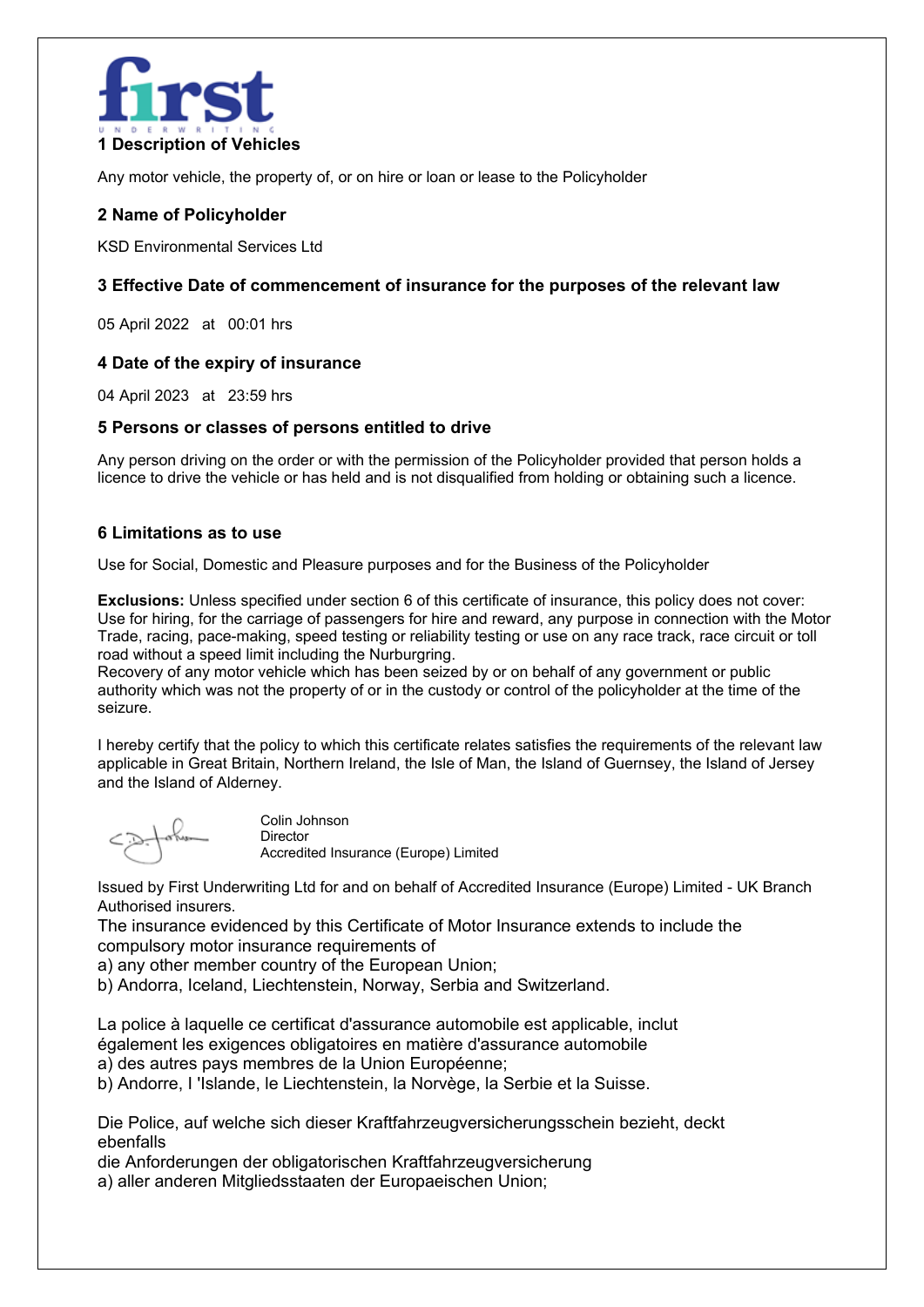

b) Andorra, Islandia, Liechtenstein, Norwegen, Serbien und der Schweiz.

La polizza comprovata dal presente certificato di Assicurazione Automobilistica si estende ad includere l'assicurazione auotmobilistica obbligatoria:

a) di qualsiasi altro paese membro della Unione Europea;

b) Andorra, Islanda, Liechtenstein, Norvegia, Serbia e Svizzera.

La póliza aplicable a este Certificado de Seguro de Automóvil se extiende para incluir los requerimientos de seguro de automóvil obligatorios en:

a) Cualquier otro país miembro de la Union Europea;

b) Andorra, Islandia, Liechtenstein, Noruega, Serbia y Suiza.

Advice to third parties: Nothing contained in this Certificate affects your right as a third party to make a claim.

## **IMPORTANT: FOR THE FULL DETAILS OF YOUR INSURANCE, PLEASE READ THE CERTIFICATE OF MOTOR INSURANCE, THE SCHEDULE AND DOCUMENT OF INSURANCE AS ONE DOCUMENT**

**Important - if you have an accident, please report all accidents to us immediately on 0333 305 8120 so we can tell you what to do next and help resolve any claim.**

Cover has been issued & arranged by First Underwriting Ltd under authority granted by Accredited Insurance (Europe) Limited - UK Branch who are authorised and regulated by the Malta Financial Services Authority. First Underwriting Limited is authorised and regulated by the Financial Conduct Authority under FRN 624585.